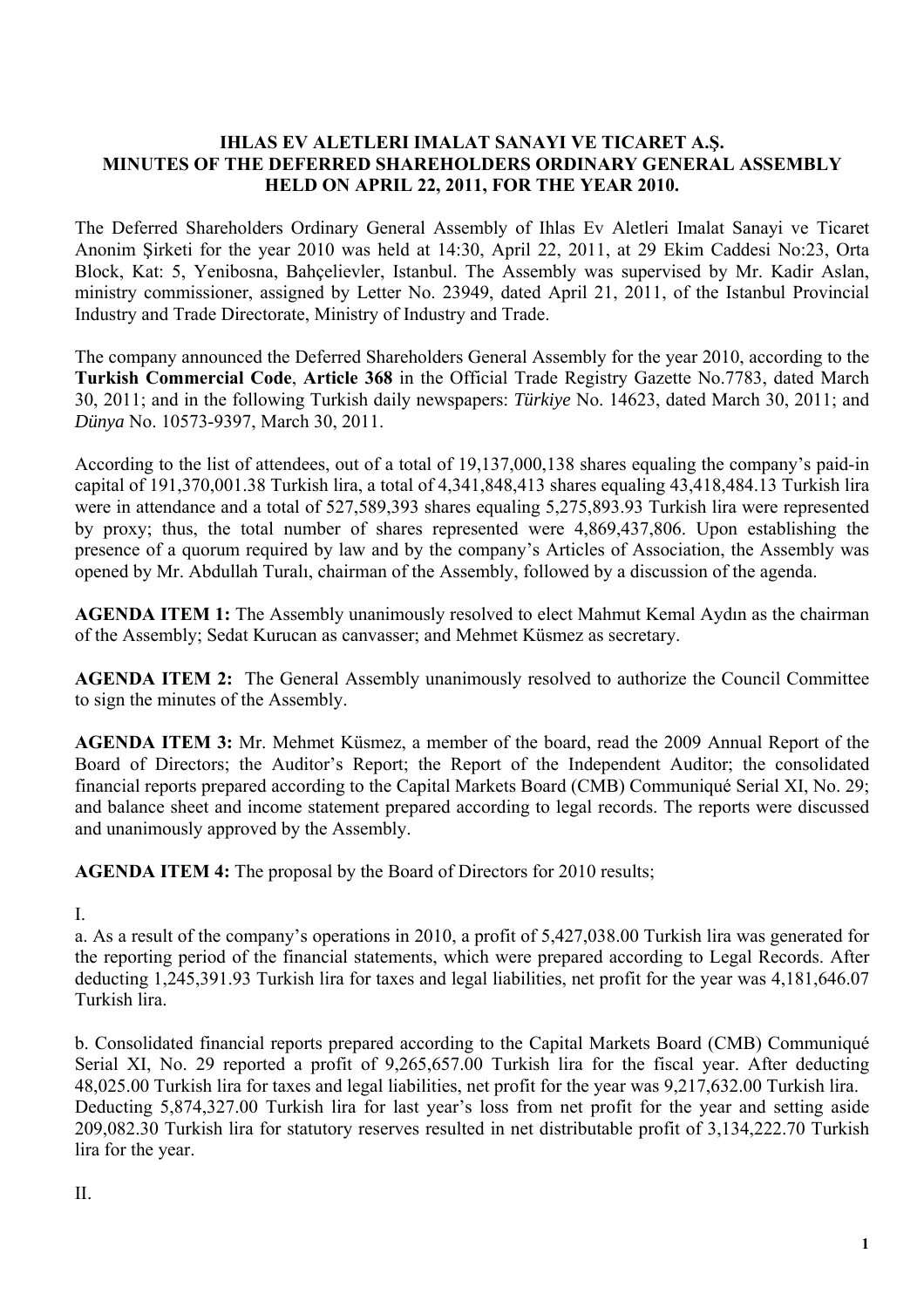a. According to Legislation, Assembly Resolutions and the Company's profit distribution policies disclosed to the public; out of the net distributable profit of 4,181,646.07 Turkish lira, which was calculated according to Legal Records, the Assembly resolved to set aside 209.082,30 Turkish lira as statutory reserves and the remaining 3,972,563.77 Turkish lira as extraordinary reserves.

b. The Assembly unanimously resolved not to distribute profits for fiscal year 2010.

**AGENDA ITEM 5:** According to the CMB's Communiqué Serial IV, No. 41, the Assembly was informed regarding the report on common and continuous transactions.

**AGENDA ITEM 6:** The Assembly resolved by majority vote that each member of the board who held office in 2010 be released from office separately. The members of the board did not participate in the vote.

The Assembly resolved by a majority vote that the auditor who held office in 2010 be released from office.

**AGENDA ITEM 7:** The attendees were informed that no donations had been made during 2010, which was approved by a majority vote.

**AGENDA ITEM 8:** The Assembly unanimously resolved by proposal of the board of directors to sign an independent external audit agreement with Pür Bağımsız Denetim Yeminli Mali Müşavirlik A.Ş. for fiscal year 2011.

**AGENDA ITEM 9:** The Assembly unanimously resolved to replace Yasin Yılmaz, who has held office in the Board of Directors for seven years, and to elect Mehmet Şeref Kardeş as independent member of the board of directors with his term of office being limited to that of the present Board of Directors.

**AGENDA ITEM 10:** As Abdullah Turalı will be leaving his post in the Corporate Governance Committee according to the Corporate Governance Principles, Uğur Kurt's nomination for this post, with his term of office being limited to that of the other members of the committee, was read and submitted to the General Assembly for approval. This proposal was unanimously approved by the General Assembly.

**AGENDA ITEM 11:** According to the Corporate Governance Principles; updated operating principles of the Board of Directors, ethical principles, social responsibility and profit distribution policies and the Corporate Governance Compliance Report, which was updated according to the legislation, was read and submitted to the General Assembly for approval. This proposal was unanimously approved by the General Assembly.

**AGENDA ITEM 12:** Amendments on article 3 (Objective and Scope), article 11 (Administrative Committee Meeting) and article 12 (Representation of the Company) of the company's Articles of Association passed by the Capital Markets Board of Turkey and by the General Directorate of Domestic Trade of the Turkish Ministry of Trade was unanimously approved by the Assembly.

# **AMENDED VERSION**

#### **OBJECTIVE AND SCOPE: ARTICLE 3:**

**I** - The objective and scope of the Company is to manufacture and market all kinds of electric and nonelectric household appliances, audiovisual cassettes, video cassettes, movies, motion pictures and television films; to market other merchandise; to undertake printing, typesetting, bookselling, paper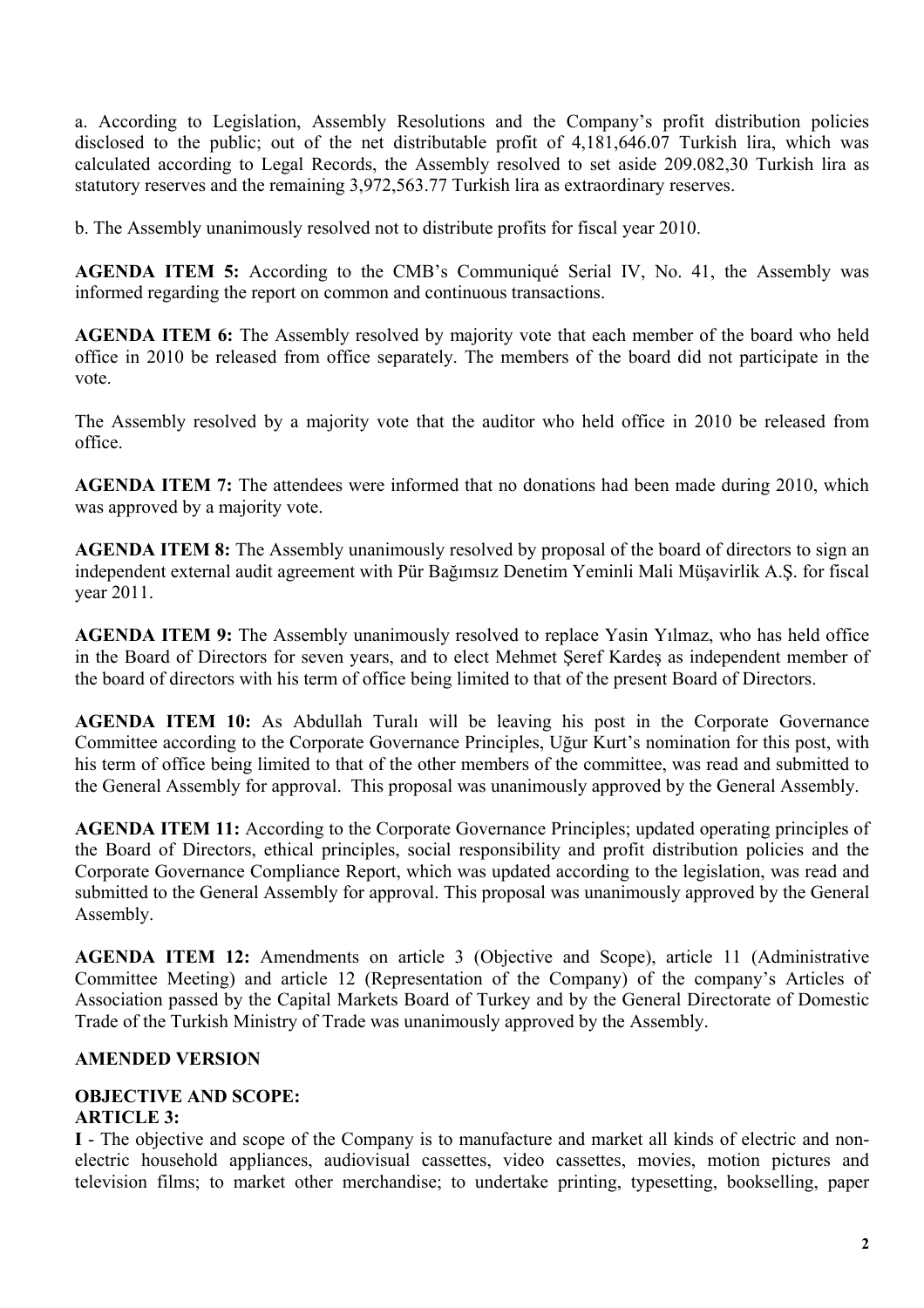selling, journalism, publishing and distribution operations; to manufacture and market training and educational materials, and regarding all these activities the Company engages in;

1- Manufacturing and marketing electronic acupuncture therapy machines, sphygmomanometers, stimulators, water purifiers, electric water heaters, gas heaters, audiovisual cassettes, video cassettes, movies, motion pictures and television films, tens unit, radio/cassette players and all kinds of health and sports equipment;

2-Manufacturing, exporting, importing and domestically trading typewriters, calculators, duplicators, photocopiers, stationeries, computers, printers, laser printers, scanners and their spare parts and accessories;

 3-Manufacturing, exporting, importing and domestically trading refrigerators, washing machines, dishwashers, electric vacuum cleaners, carpet machines and carpet washing machines, gas heaters, radiators, gas stoves, solid fuel-burning heaters, heaters and coolers of various systems, office and household-type air-conditioners, car air-conditioners, radios, tape players, record players, television sets, video sets, video cameras, music player sets, videotapes, video game tapes, tapes and their spare parts and accessories;

4-Manufacturing, exporting, importing and domestically trading all kinds of telecommunications equipment such as telephones, telexes, fax machines, pagers, mobile phones, cellular telephones, telephone switchboards, alarm systems and their spare parts, equipment and accessories;

5-Manufacturing, exporting and importing all kinds of hospital, laboratory equipment and x-ray machines, medical equipment, optical instruments, measuring instruments, clocks, wrist watches and their spare parts, equipment and accessories;

6-Manufacturing, exporting, importing and domestically trading photographic materials, cameras and films;

7-Manufacturing, exporting, importing and domestically trading all kinds of electrical equipment, construction materials, medical materials, installation materials;

8-Giving and receiving commitments, commissions, distributorships, franchises, general distributorships, dealerships and representations in every field and maritime businesses the Company operates;

9- Establishing sales offices and dealerships and setting up service stations and repair shops at home and abroad in every field of business in which the Company operates;

10- Participating in government and private sector tenders and placing bids; concluding contracts and making commitments;

11- Entering into partnerships with and making commitments to foreign companies in the areas of agriculture, industry and tourism which are within the scope of the Law for Encouragement of Foreign Capital and government orders. **The Company shall abide by the conditions set on Provision II-6 when passing resolutions on this subject matter.** 

12- Selling, purchasing, registering in the name of the Company all copyrights, trademarks, models, images, know-how, patents, patent rights, and the like both at home and abroad; transferring and selling all kinds of technology;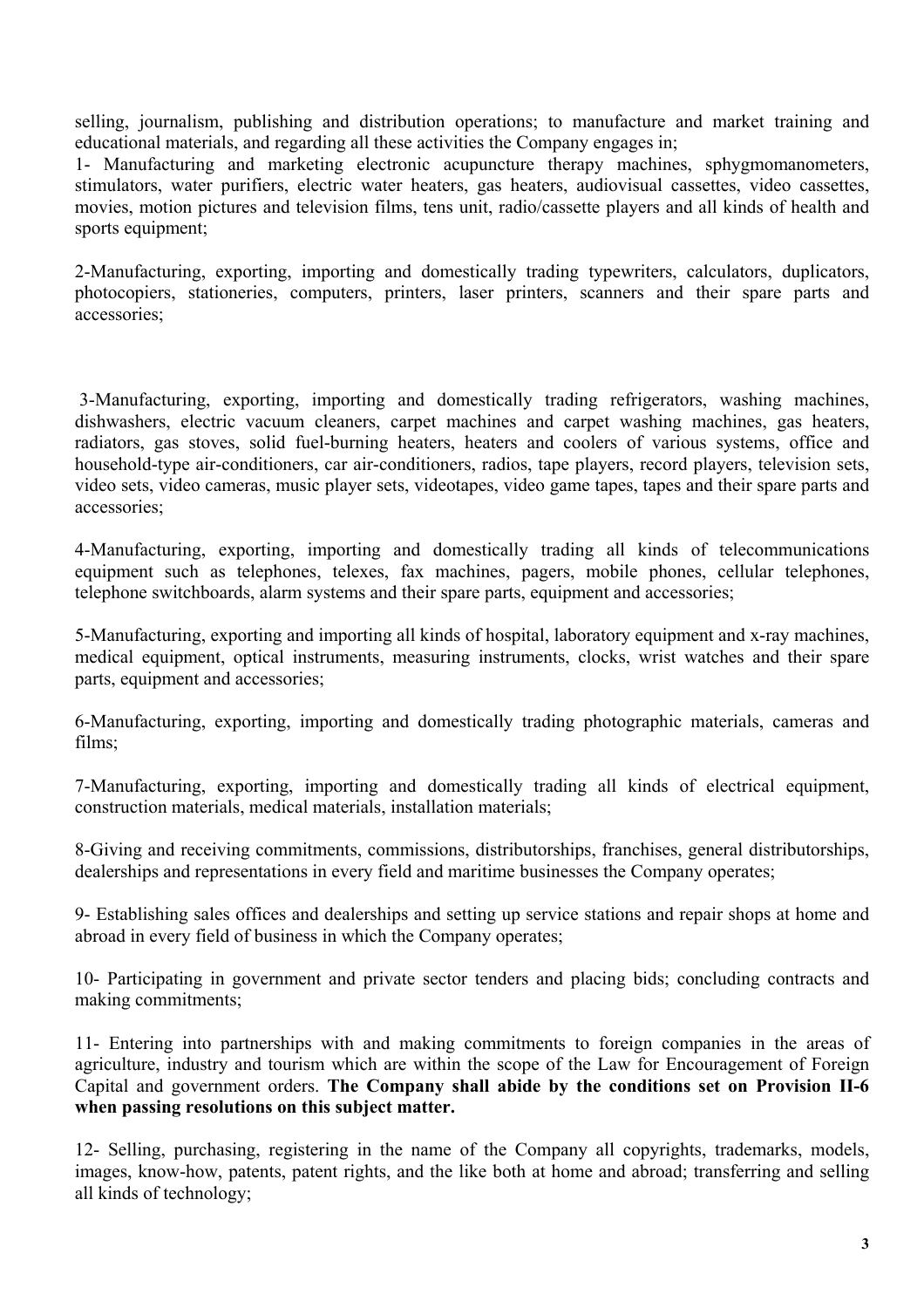13- Purchasing, selling, marketing, importing and exporting all consumer durable and non-durable goods (electrical, electronic and other household appliances);

14- Engaging in engineering and consulting activities within the scope of the Company's operations;

15) Purchasing, selling, importing and exporting raw materials (crystal, polystyrene, ABS, iron and steel products);

16- Fulfilling all necessary import and export procedures including customs clearance operations;

17) On the condition of making necessary informative disclosures that are required by the Board of Directors, obtaining long-term, medium-term and short-term loans, investment loans, commodity loans, letters of credit, open credits, single credits against stocks and bonds and the like; extending and receiving all kinds of mortgages and collateral on behalf of the Company. **The Company shall abide by the conditions set on Provision II-6 when passing resolutions on this subject matter.**

18) Entering into partnerships with natural or legal entities which undertake operations within the Company's scope of activities; participating in existing partnerships and entities; purchasing stock certificates, share certificates and their stock subscriptions; selling and exchanging its own stock certificates and share certificates provided that the Company does not engage in brokerage operations and portfolio management;

19) Purchasing real estate and rights which can be considered as real estate; engaging in construction activities and selling and leasing the finished products and leasing them partly or as a whole; leasing and purchasing buildings, facilities, factories, equipment and motor vehicles of others; acquiring rights in favor of the Company and disposing of the goods it owns at will in order to continue and develop the activities it carried out in accordance with its objectives. **The Company shall abide by the conditions set on Provision II-6 when passing resolutions on this subject matter.** 

**II -** In order to accomplish the objective and scope of the Company,

1- Obtaining long-term, medium-term and short-term loans and investment loans; obtaining secured and unsecured loans; pledging or mortgaging the properties of the Company if necessary, in order to enter into all kinds of financial, commercial and industrial commitments and execute agreements. **The Company shall abide by the conditions set on Provision II-6 when passing resolutions on this subject matter.** 

2- Purchasing real estate or ships required for business and selling them if needed;

3- Putting liens on or collateralizing the properties of others in favor of the Company or acquiring all rights on these in favor of the Company if the operations and business commitments undertaken requires them; **The Company shall abide by the conditions set on Provision II-6 when passing resolutions on this subject matter.** 

4- Purchasing, hiring or leasing those it owns and selling if needed all kinds of transportation vehicles;

5- Establishing social associations for the benefit of the officers, employees and workers of the Company according to Article 468 of the Turkish Commercial Code and making investments with a view to secure their perpetuation and operation and making them productive in the best way possible.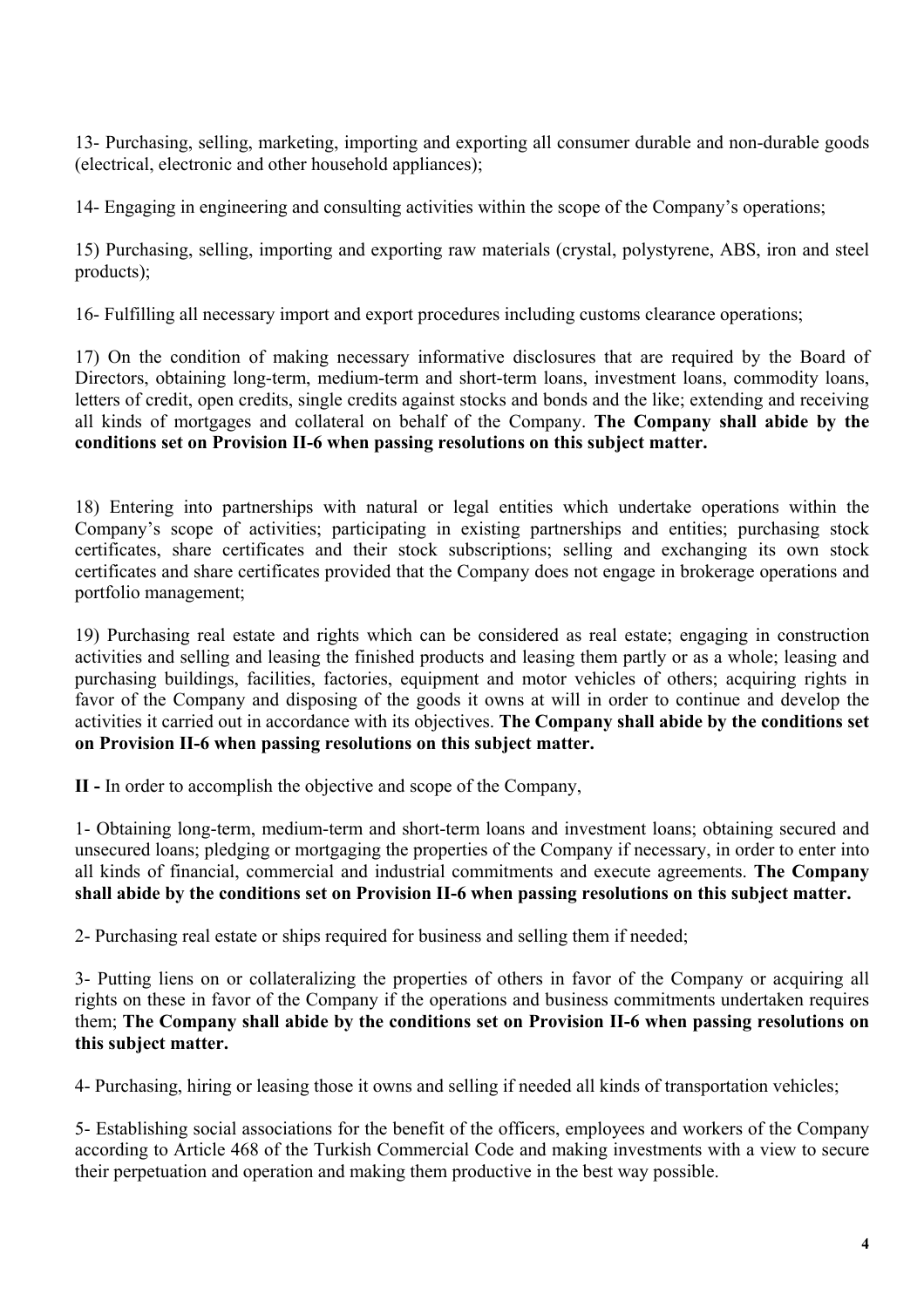# **6- The Company shall issue guarantee, bail, security, lien and mortgage only on behalf of itself in favor of partners, which are included in the full consolidation during the preparation of financial statements and for the third parties, in order to run business operations and on the condition that it abides by the rules set by the Capital Markets Board.**

If and when the Company wishes to engage in other fields of business that may be deemed necessary and useful for the Company in the future, in addition to and besides the fields of business listed above, then and in this case, after receipt of required consents from the Ministry of Industry and Trade and the Capital Markets Board, a proposal of the Board of Directors related thereto will be submitted to the General Assembly of Shareholders for approval, and upon an affirmative resolution of the General Assembly of Shareholders, the Company may enter into such additional fields of business.

# **AMENDED VERSION**

# **MEETINGS OF THE BOARD OF DIRECTORS AND QUORUM OF THE MEETINGS:**

**ARTICLE 11:** The Board of Directors shall convene at any time it deems necessary to discuss business matters and conduct business. However, it has to convene at least once a month. At least half of the members plus one shall be present for the Board of Directors to pass a resolution. Resolutions shall be passed by the majority of the present members. Any member of the Board of Directors may not vote as a depute of another member. Resolutions shall be passed the following week in case of equal number of votes. In case of equal votes in that time as well, the proposal shall be deemed declined. Members may not participate in meetings regarding themselves or their relatives. Resolutions passed by the Board of Directors at the end of the meeting are recorded by the Secretary of the Board of Directors for signature. All members are required to sign the resolutions. All opposing members are also required to sign the resolution with the reason for their objection noted. Unless one of the members calls for a meeting, Board of Directors' resolutions may be passed by means of obtaining written consent from the members for a proposal made by one of them. Only written and signed resolutions shall be deemed valid.

#### **AMENDED VERSION DUTIES OF THE BOARD OF DIRECTORS, AUTHORITY TO REPRESENT AND BIND: ARTICLE 12:**

# **A) Duties and Responsibilities of the Board of Directors**

The Company is managed and represented by the Board of Directors.

Documents given and agreements made by the Company shall be deemed valid when individuals, who are authorized to represent and bind the company, sign under the company title. The signatures, which will represent and bind the Company, will be determined by the Board of Directors.

Members of the Board of Directors elect a chairman and a deputy chairman to represent the chairman when he or she is not available.

Board of Directors may set up committees and commissions from the members as deemed necessary to manage operations, to prepare items presented to them, to report on items on vital matters and especially on drawing the balance and to follow up on resolutions.

The Board of Directors may elect a managing director or managing directors from its ranks to delegate some of the managerial powers to them as it becomes necessary.

The Board of Directors may also represent and bind the Company by appointing Directors.

Board of Directors shall keep the balance sheets for the past business year and submit to shareholders for review at least 15 days before the General Assembly according to the provisions of the law.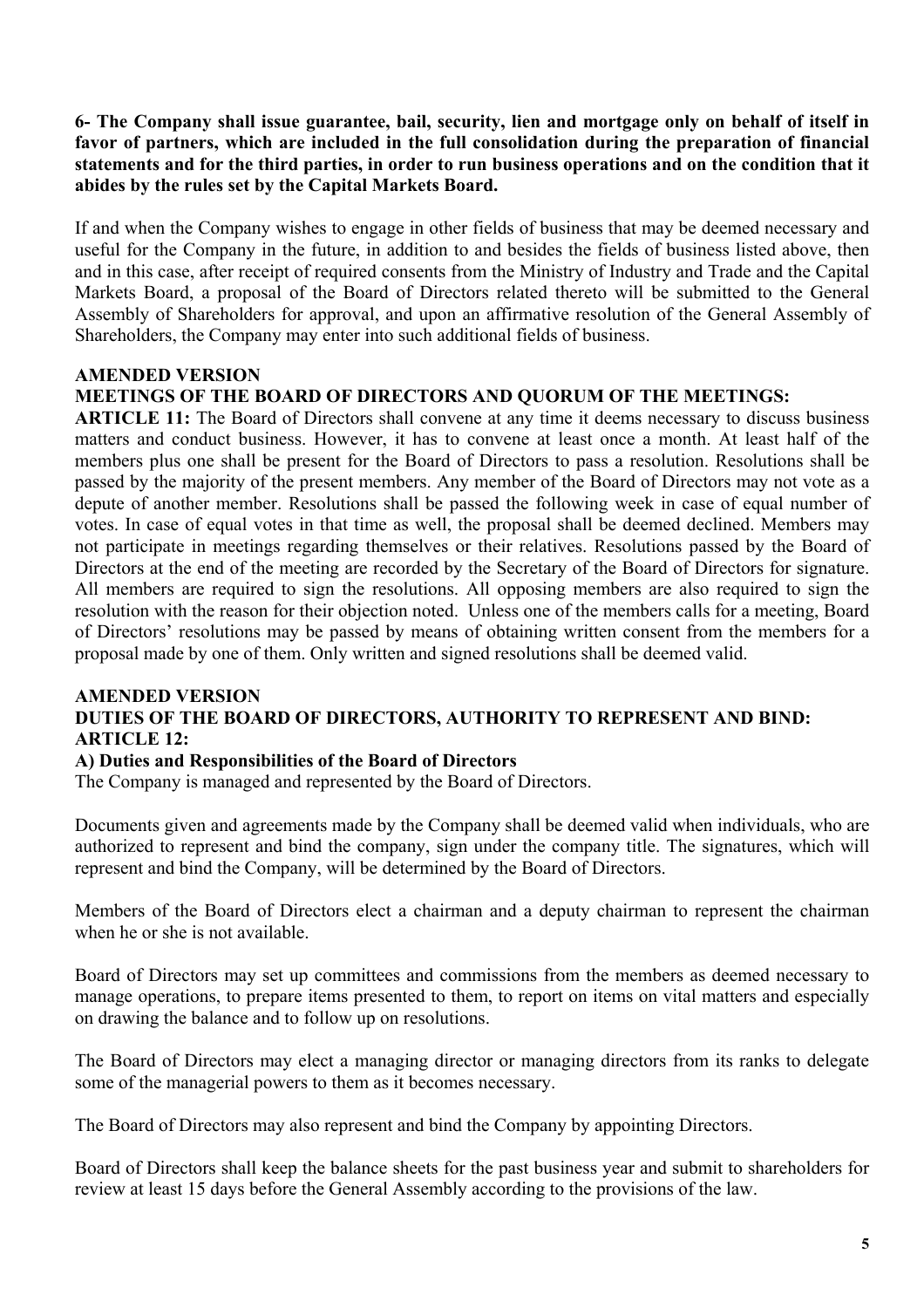In addition to the balance sheet, the Board of Directors also prepares a report to be submitted o the General Assembly to display the Company's business, financial and economic state, to summarize operations and transactions that have been completed, as well as preparing a proposal on the amount of capital reserve and on the earnings to be distributed. Report and proposal documents shall be submitted for the inspection of the shareholders at least 15 days before the General Assembly.

The Board of Directors shall perform actions to meet the requirements stipulated in the Corporate Governance Principles that have been or will be published by the Capital Markets Board.

#### **B) MINIMUM REQUIREMENTS SOUGHT FOR THE MEMBERSHIP OF THE BOARD**

As a principle, individuals with extensive knowledge and skills, who have enough experience and background, shall be elected as members of the board. Individuals, who have been jailed for more than five years, with the exclusion of negligent crimes, for actions against Capital Market legislation, insurance legislation, banking legislation, anti money-laundering legislation and legislation on lending money, or individuals, who have been sentenced to five years of penal servitude for crimes of qualified embezzlement, extortion, bribery, robbery, fraud, forgery of official documents, misappropriation during service, fraudulent bankruptcy, qualified contraband, conspire to rig an official bid or trading, disclose government secrets, tax evasion by forging official documents, shall resign from their posts immediately and shall not hold this post for five years starting from their sentencing, if they have been put on trial and sentenced for the crimes herein mentioned within the past five years of being elected as a member of the board. Individuals, who have the attributes mentioned herein, shall not be elected as a member of the board for five years.

Members of the board shall be elected among qualified individuals who have knowledge regarding the business area and management of the company and who have gained experience by having worked in private or public sector.

Within the herein general framework, minimum qualifications sought for board membership candidacy shall be as follows;

a-Being able to read and analyze financial statements and reports,

b-Being knowledgeable regarding legal arrangements the company is subjected to in its daily as well as long-term transactions and operations.

c-Having the ability and the determination to participate in all of the projected meetings of the Board of Directors for the related fiscal year.

**AGENDA ITEM 13:** The General Assembly was informed about securities, liens and mortgages the Company has issued in favor of third parties.

**AGENDA ITEM 14:** The Assembly unanimously resolved to remunerate each member of the board of directors with a monthly gross income of 1,100 Turkish lira as attendance fee.

**AGENDA ITEM 15:** The Assembly unanimously resolved to remunerate the Auditor with an annual gross income of 2,200 Turkish lira for services rendered.

**AGENDA ITEM 16:** The Assembly was adjourned by the chairman, with no other items on the agenda to be discussed. Despite the fact that there was no voting, 3,009,100 abstaining votes were recorded.